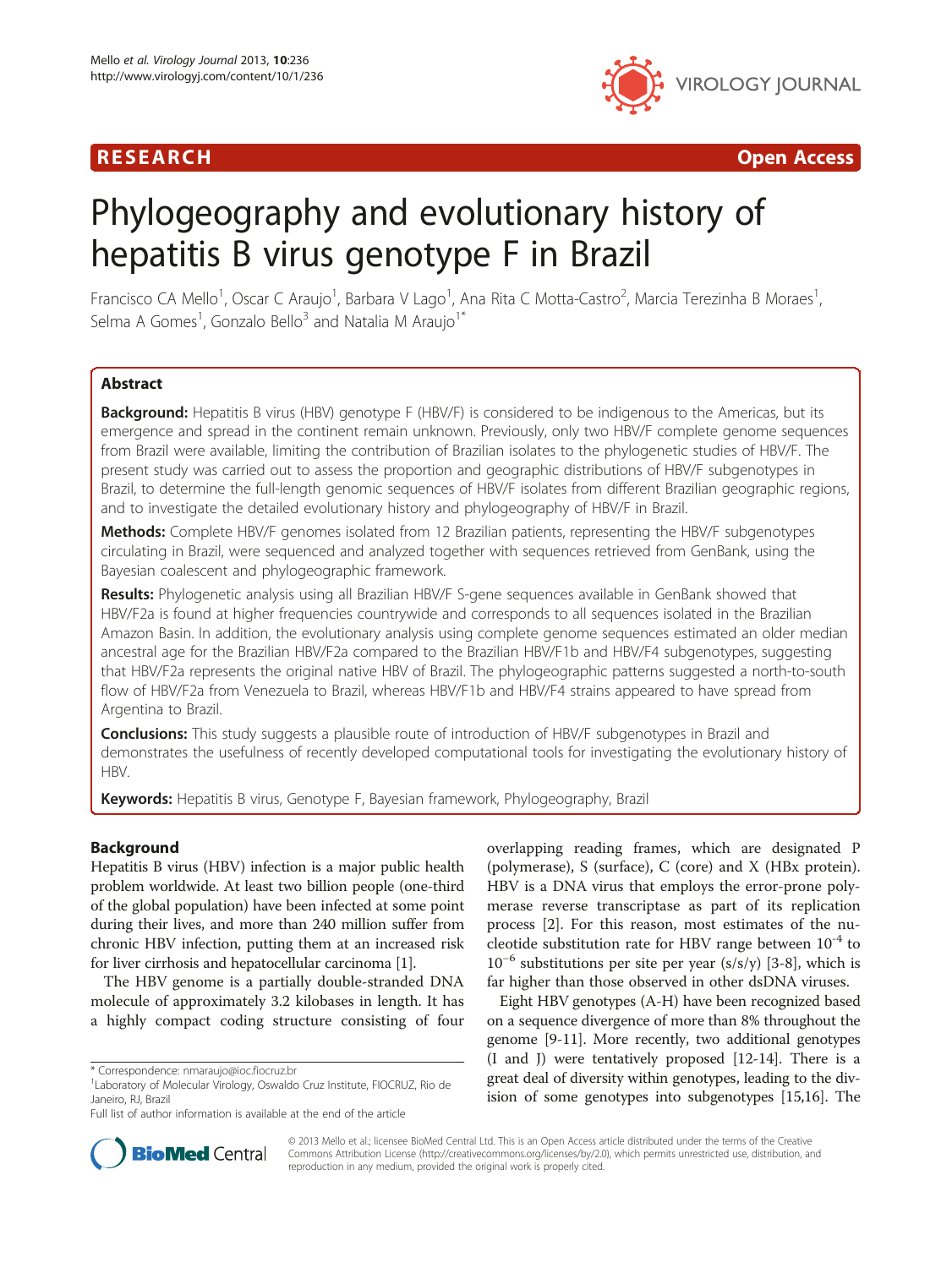evolution of HBV is strikingly highlighted by the geographical distribution of the genotypes: Genotypes A (HBV/A) and HBV/D have worldwide distributions; HBV/B and HBV/C are found essentially in Asia; HBV/E is confined to West and Central Africa; HBV/G has been found in Europe, the USA and Japan (and may be ubiquitous); and HBV/H is found in Central America and the southern part of the USA [\[10,17](#page-6-0)].

The evolutionary history of HBV/F, which is one of the most divergent HBV genotypes [\[18\]](#page-6-0), is not well understood due to the relative lack of appropriate studies. It is closely related to HBV/H [\[9\]](#page-6-0), and probably originated in Amerindian populations, as it has been found in the native populations of Alaska, Central America and South America [[9,19](#page-6-0)-[25](#page-6-0)]. HBV/F has been divided into four genetically distinct subgenotypes (HBV/F1-F4), two of which have been further subdivided. HBV/F1 is found in Central America (HBV/F1a) and Alaska and South America (HBV/F1b). HBV/F3 is found in Central America and in northern South America, whereas HBV/F2 (HBV/F2a and HBV/F2b) [\[20](#page-6-0)] and HBV/F4 are found in South America [[26\]](#page-7-0).

Brazil is the largest country in the Southern Hemisphere, corresponding to almost half of the area of South America, and is divided broadly into five geographic regions: north, northeast, central west, southeast and south. Brazil has a highly miscegenated population, with HBV/A, HBV/D and HBV/F circulating among Brazilian HBV carriers [[23](#page-6-0)[,27](#page-7-0)-[29\]](#page-7-0). A large-scale study on the geographic distribution of HBV genotypes in Brazil previously showed a low countrywide prevalence of HBV/F (13%) [[23](#page-6-0)]; this differs from other Latin American countries, where HBV/F prevails [\[20](#page-6-0)[,30-32\]](#page-7-0). However, a few studies on isolated indigenous communities of Brazil have shown a predominance of HBV/F [\[23,](#page-6-0)[33,34\]](#page-7-0). Additionally, the Brazilian Amazon region is a highly endemic area for HBV and hepatitis delta virus (HDV); in this region, HBV/F has a higher frequency among HBV-HDV co-infected patients than in the general HBV-monoinfected population [\[35,36](#page-7-0)]. Previously, only two Brazilian HBV/F complete genome sequences, GenBank accession numbers X69798 [[37](#page-7-0)] and HE981181 [\[38](#page-7-0)] were available, limiting the contribution of Brazilian isolates to the phylogenetic studies of HBV/F.

Here, we examined the proportion and geographic distributions of HBV/F subgenotypes in Brazil, determined the full-length genomic sequences of 12 HBV/F isolates from different Brazilian geographic regions, and used the Bayesian coalescent and phylogeographic framework to investigate the origin and spread of HBV/F subgenotypes in Brazil.

### Results

# Phylogenetic analysis of HBV/F S-gene sequences from Brazil

To identify the HBV/F subgenotypes circulating in Brazil and examine their proportion and geographic distributions,

we initially performed a phylogenetic analysis using all Brazilian HBV/F S-gene sequences available in GenBank (n=53) (Figure [1](#page-2-0)). We focused on S-gene sequences because only two full-length Brazilian HBV/F genomes were available prior to the present study. Of these 53 Brazilian HBV/F S-gene sequences, 29 (54.7%) are from the north, 16 (30.2%) from the southeast, 4 (7.5%) from the central west, 3 (5.7%) from the northeast, and 1 (1.9%) from the south of Brazil.

The results of our phylogenetic analysis revealed that HBV/F2a is the most prevalent HBV/F subgenotype in Brazil, with 92.5% of the sequences clustering together with HBV/F2a reference sequences. HBV/F4 (5.7%) and HBV/F1b (1.9%) were also found among the Brazilian sequences (Figure [1\)](#page-2-0).

Concerning the geographic distributions of these subgenotypes, HBV/F2a was found in all five Brazilian geographic regions and corresponded to 100% (29/29) of the sequences from the north, 100% (1/1) from the south, 87.5% (14/16) from the southeast, 75% (3/4) from the central west, and 66.7% (2/3) from the northeast. HBV/F1b was found in 33.3% (1/3) of the sequences from the northeast, whereas HBV/F4 was found in 25% (1/4) of the sequences from the central west and 12.5% (2/16) of the sequences from the southeast (Figure [2\)](#page-3-0).

Thus, we obtained 12 full-length HBV sequences from different Brazilian geographic regions representing the three HBV/F subgenotypes circulating in Brazil: HBV/ F2a (north,  $n=1$ ; northeast,  $n=3$ ; central west,  $n=1$ ; southeast, n=4), HBV/F1b (northeast, n=1; southeast, n=1) and HBV/F4 (southeast, n=1) (Additional file [1](#page-6-0): Table S1). Interestingly, one HBV/F1b complete genome sequence was found in the southeast, where this subgenotype had not been previously detected. These sequences were used in our Bayesian coalescent analysis.

### Bayesian analyses of HBV/F complete genome sequences

To examine the time and starting point of diversification of HBV/F subgenotypes in Brazil, we conducted Bayesian Markov chain Monte Carlo (MCMC) analyses on 117 complete genome sequences (12 from our study and 105 from GenBank). We estimated the time of the most recent common ancestor (tMRCA) of all internal nodes of the maximum clade credibility (MCC) tree under a relaxed molecular clock model. Since there is not a consensus on the HBV substitution rate, we used three previously published substitution rates: (i)  $7.72 \times 10^{-4}$  s/s/y obtained from Bayesian approaches using complete genome sequences [[6](#page-6-0)], (ii) an "intermediate" rate in the range of previous estimates of  $1.0 \times 10^{-5}$  s/s/y that was chosen by Torres and coauthors to test one of the possible scenarios for the evolutionary history of HBV/F [\[26](#page-7-0)] and (iii) a slower nucleotide substitution rate of  $2.2 \times 10^{-6}$  s/s/y recently estimated using deep calibration ages [\[8](#page-6-0)]. Because substitution rates ranged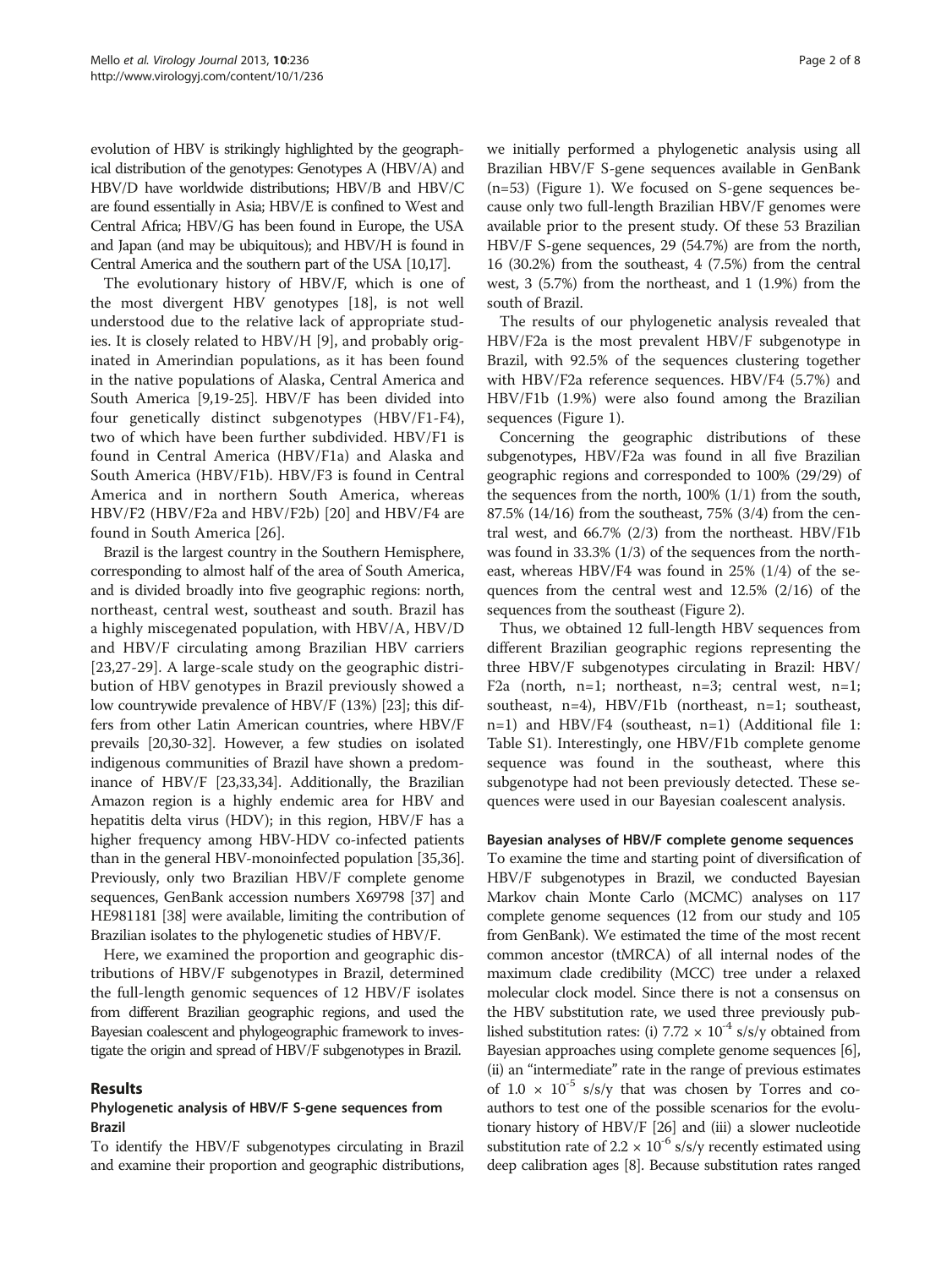<span id="page-2-0"></span>

Figure 1 Phylogenetic tree of partial S-gene (403 bp) sequences inferred by using the neighbor-joining method. Values at internal nodes indicate percentage of 1000 bootstrap replicates that support the group. The horizontal bar indicates the number of nucleotide substitutions per site. Brazilian sequences available in GenBank are designated by their accession numbers, followed by the geographic region of origin. The sequences generated in this study are denoted BR, followed by the sample number (1 to 12) and the geographic region of origin, and are identified with ♦. HBV/F reference sequences are indicated by their accession numbers, followed by the respective genotype/ subgenotype and the abbreviation of the origin country (ARG: Argentina; BOL: Bolivia; COL: Colombia; ESa: El Salvador; FRA: France; JAP: Japan; NIC: Nicaragua; PAN: Panama; PER: Peru; RIC: Costa Rica; VEN: Venezuela), and are identified with \*. Reference sequences for the other genotypes are indicated by their accession numbers, followed by the HBV genotype.

among  $10^{-4}$  to  $10^{-6}$ , a great variation of tMRCAs was found for HBV/F and its subgenotypes (Table [1](#page-3-0)). However, an older median ancestral age for the Brazilian HBV/F2a (HBV/F2a-BR) subgenotype compared to HBV/F1b-BR and HBV/F4-BR could be estimated (Table [1](#page-3-0)). Figure [3](#page-4-0) shows the time-scaled Bayesian MCC tree, in which the sequences clustered into highly supported monophyletic clades corresponding to the four HBV/F subgenotypes (HBV/F1-F4). Our analyses indicated that most of the posterior root state probability (PRSP) mass of HBV/F1b-BR and HBV/F4-BR was placed in Argentina ( $PRSP = 0.91$ and PRSP = 0.99, respectively), while HBV/F2a-BR root location was most likely Venezuela (PRSP = 0.75) (Figure [3](#page-4-0)). Therefore, these data suggest that Argentina and Venezuela were the most probable locations from where HBV/F1b and HBV/F4, and HBV/F2a, respectively, were introduced into Brazil.

# **Discussion**

HBV/F is thought to be the original genotype of the aboriginal populations of the Americas, since it has been found in high frequencies in several countries of South and Central America [[19,24,](#page-6-0)[30-32,39\]](#page-7-0), as well as in native Alaskan populations [[21](#page-6-0),[22](#page-6-0)]. HBV/H is also considered an Amerindian genotype, as it is found in Central America, primarily in Mexico and Nicaragua [\[9](#page-6-0)[,40](#page-7-0)]. Since HBV/F and HBV/H are closely related, it has been suggested that these genotypes likely split off from each other within the New World, via division of an ancestral HBV strain carried by the first settlers that entered the continent across the Bering Strait around 15,000 years ago [\[9](#page-6-0)[,41](#page-7-0)]. It has been estimated that the origin of HBV/ F and its subgenotypes precedes the European discovery of the Americas by around 500 years ago [[8](#page-6-0),[26](#page-7-0)]. Remarkably, over the first century and a half after the conquest of the Americas, the native population plummeted by an estimated 80% (from around 50 million in 1492 to 8 million in 1650) [\[42](#page-7-0)]. This considerable reduction in the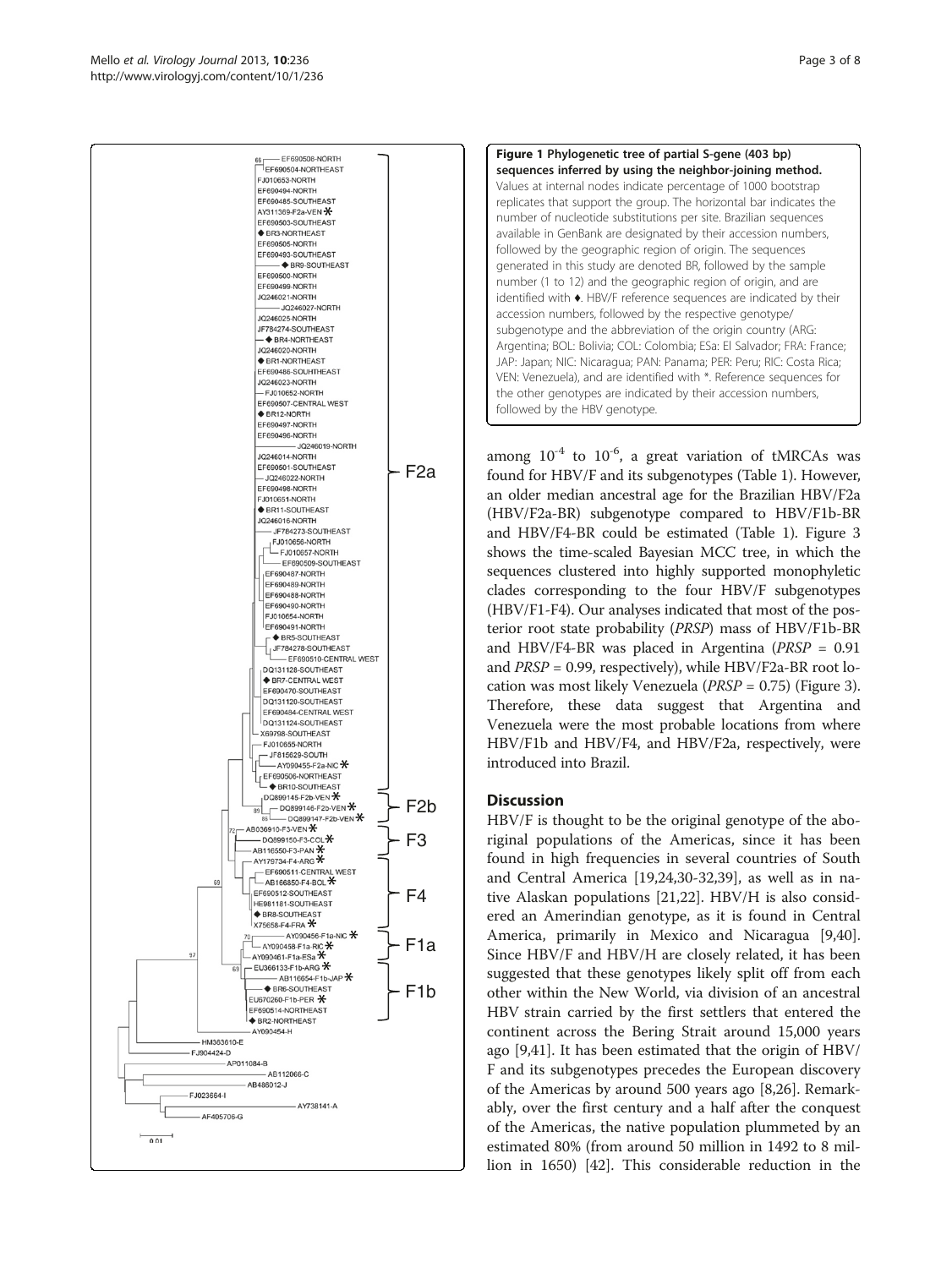<span id="page-3-0"></span>

Table 1 Estimated tMRCAs for HBV/F complete genome sequences (GenBank accession numbers available in Supplementary file 2

| Group               | tMRCA (95% HPD) years |                          |                            |
|---------------------|-----------------------|--------------------------|----------------------------|
|                     | $7.72 \times 10^{-4}$ | $1.0 \times 10^{-5}$     | $2.2 \times 10^{-6}$       |
| F/H                 | $85(37 - 178)$        | $6,785$ (3,468 – 13,857) | $31,303$ (14,989 - 58,828) |
| F                   | $62(33 - 101)$        | $4,919(2,984 - 8,978)$   | 22,522 (13,401 - 35,422)   |
| F1                  | $21(12 - 38)$         | $1,764(964 - 3,081)$     | $7,753$ (4,122 - 13,605)   |
| F <sub>1</sub> a    | $6(3 - 12)$           | $520(269 - 936)$         | $2,358$ (1,229 – 4,077)    |
| F <sub>1</sub> b    | $13(7 - 19)$          | $1,020(627 - 1,564)$     | $4,483$ (2,901 - 6,899)    |
| F <sub>2</sub>      | $22(12 - 35)$         | $1,687$ (870 - 2,865)    | $7,235$ (4,103 - 11,433)   |
| F <sub>2</sub> a    | $11(6 - 18)$          | $876(506 - 1,433)$       | $3,807$ (2,221 - 5,973)    |
| F <sub>2</sub> b    | $4(2-8)$              | $353(204 - 608)$         | $1,532(850 - 2,626)$       |
| F <sub>3</sub>      | $11(6 - 19)$          | $884(480 - 1,554)$       | $3,961$ $(2,130 - 6,777)$  |
| F4                  | $12(7 - 21)$          | $941(503 - 1,643)$       | $4,065$ $(2,347 - 6,824)$  |
| F <sub>1</sub> b-BR | $2(1 - 3)$            | $137(40 - 259)$          | $587(191 - 1,118)$         |
| F <sub>2</sub> a-BR | $5(3 - 7)$            | $425(278 - 668)$         | $1,890(1,201 - 3,006)$     |
| F4-BR               | $1(0 - 3)$            | $108(14 - 263)$          | $473(62 - 1,143)$          |

tMRCAs were calculated using three different substitution rates (7.72 x  $10^{-4}$  [[6](#page-6-0)], 1.0 x  $10^{-5}$  [\[26](#page-7-0)] and 2.2 x  $10^{-6}$  [\[8\]](#page-6-0) substitutions per site per year).

population size may have led to the disappearance of some HBV/F strains that were previously endemic in the continent. However, the increase of the Latin American population from the early 1800's may have favoured transmission of HBV/F in a highly endemic manner, fixing the HBV/F1-F4 subgenotypes in the continent [\[26](#page-7-0)].

Unlike the other Latin American countries, where HBV/F prevails [[20,](#page-6-0)[30-32\]](#page-7-0), Brazil has a low countrywide prevalence of HBV/F [\[23](#page-6-0)]. Even in the northern region of Brazil (which includes the Amazon basin, where the native Amerindian population predominates more than in other regions of the country), low frequencies of HBV/F have been detected [[23](#page-6-0),[43](#page-7-0)-[46\]](#page-7-0). Instead, a predominance of HBV/A, mainly HBV/A1, which was introduced to the Americas probably during the slave trade [[28\]](#page-7-0), has been observed. This may indicate that there has been a change in the native genotypic profile of the region, possibly due to the migratory influx that has occurred in western Amazonia since the late 19<sup>th</sup> and early 20<sup>th</sup> centuries, and the gradual reduction of indigenous communities over time [\[47](#page-7-0)]. Although the low prevalence of HBV/F countrywide, our survey of HBV/F S-gene sequences from Brazil available at GenBank showed that HBV/F is found in all Brazilian geographic regions, with most of the sequences (54.7%) isolated in the north region, and there is circulation of three subgenotypes (HBV/F2a, HBV/F4 and HBV/F1b).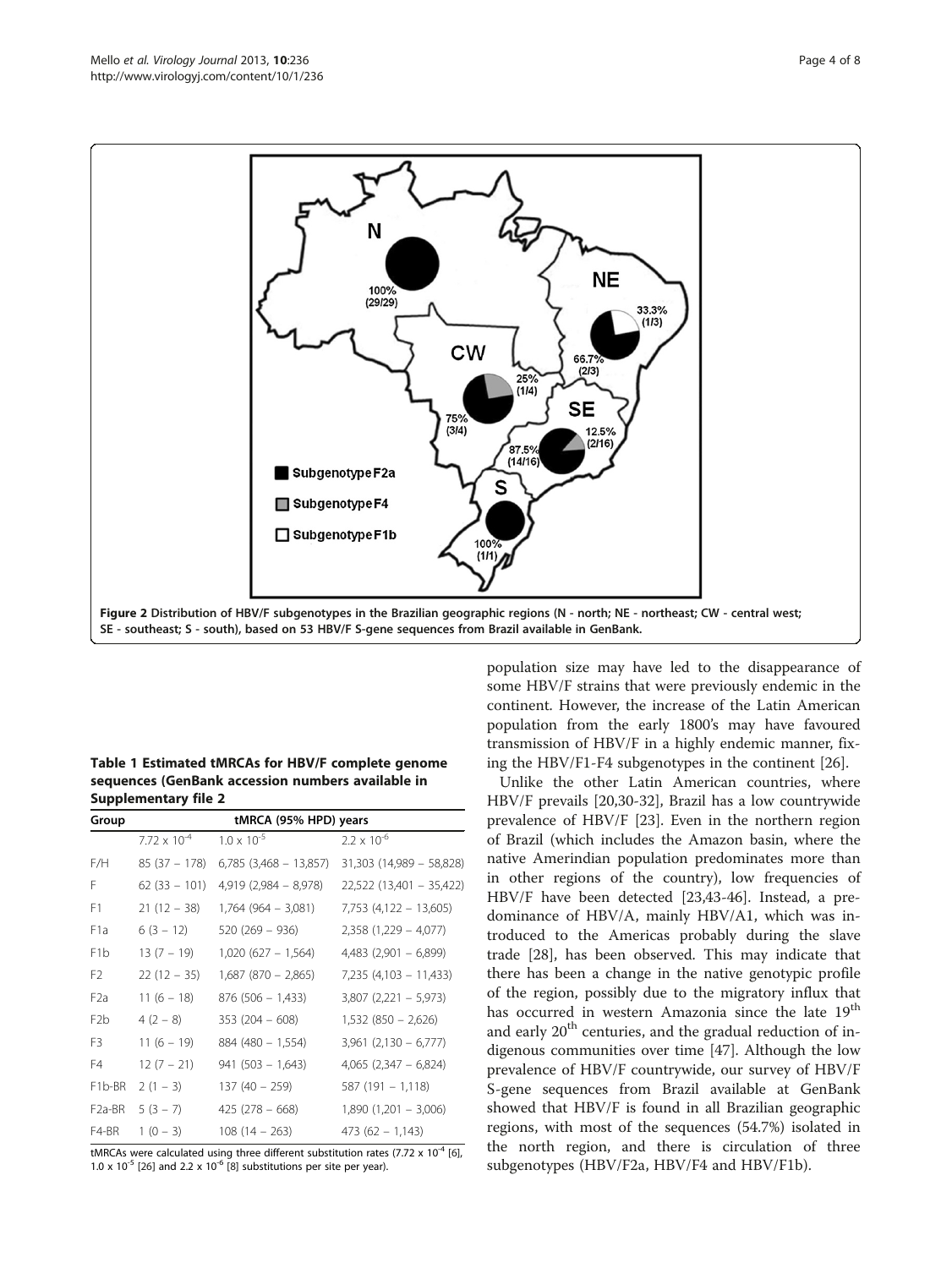<span id="page-4-0"></span>

Because there is no consensus about HBV evolutionary rate, with most estimates ranging between  $10^{-4}$  to  $10^{-6}$ s/s/y, we decided to estimate the tMRCAs of the HBV/F subgenotypes circulating in Brazil using three previously published substitution rates,  $7.72 \times 10^{-4}$  [[6\]](#page-6-0),  $1.0 \times 10^{-5}$ [[26\]](#page-7-0) and 2.2  $\times$  10<sup>-6</sup> s/s/y [\[8](#page-6-0)]. Although the substitution rate of 2.2  $\times$  10<sup>-6</sup> s/s/y was not obtained for the complete genome, most tMRCA estimations from our study and Paraskevis et al. [[8\]](#page-6-0) displayed an overlap of 95% HPD intervals. Among the HBV/F subgenotypes circulating in Brazil, our analysis suggested an older ancestral age for HBV/F2a-BR compared to HBV/F1b-BR and HBV/F4-BR. The median tMRCAs of HBV/F1b-BR and HBV/F4-BR were very similar, which may suggest that they appeared almost simultaneously. Inversely, HBV/F2a has a lower tMRCA than HBV/F1b and HBV/F4 when all HBV/F sequences were compared (Table [1\)](#page-3-0). This fact indicates that HBV/F2a probably emerged in the American continent at a later time than the other two clades. Despite this, HBV/F2a probably arrived and started to spread in Brazil at an earlier time than HBV/F1b and HBV/F4. Since Brazil was not pointed as the epicenter of dissemination of any HBV/F clade, the time at which each clade started to spread in South America is different from the time at which each HBV/F clade started to spread in Brazil.

The tMRCA estimations using the substitution rates of  $1.0 \times 10^{-5}$  and  $2.2 \times 10^{-6}$  s/s/y (but not  $7.72 \times 10^{-4}$  s/s/y), provided epidemiologically realistic scenarios for the evolutionary history of HBV/F and its subgenotypes. Both evolutionary rates supported the hypothesis that the starting point of diversification of the strains ancestral to HBV/F2a-BR in Brazil would have occurred in the pre-Columbian Americas. However, some cautions are necessary when interpreting these results, since the number of HBV/F2a-BR sequences is greater than HBV/F1b-BR and HBV/F4-BR sequences and this may introduce a bias in tMRCA estimates. Noteworthy, HBV/F2a has been found in all geographic regions of Brazil, and is much more prevalent (92.5%) than HBV/F4 (5.7%) and HBV/F1b (1.9%). In addition, all HBV/F sequences from the Brazilian Amazon region correspond to HBV/F2a, including five sequences (EF690487, EF690488,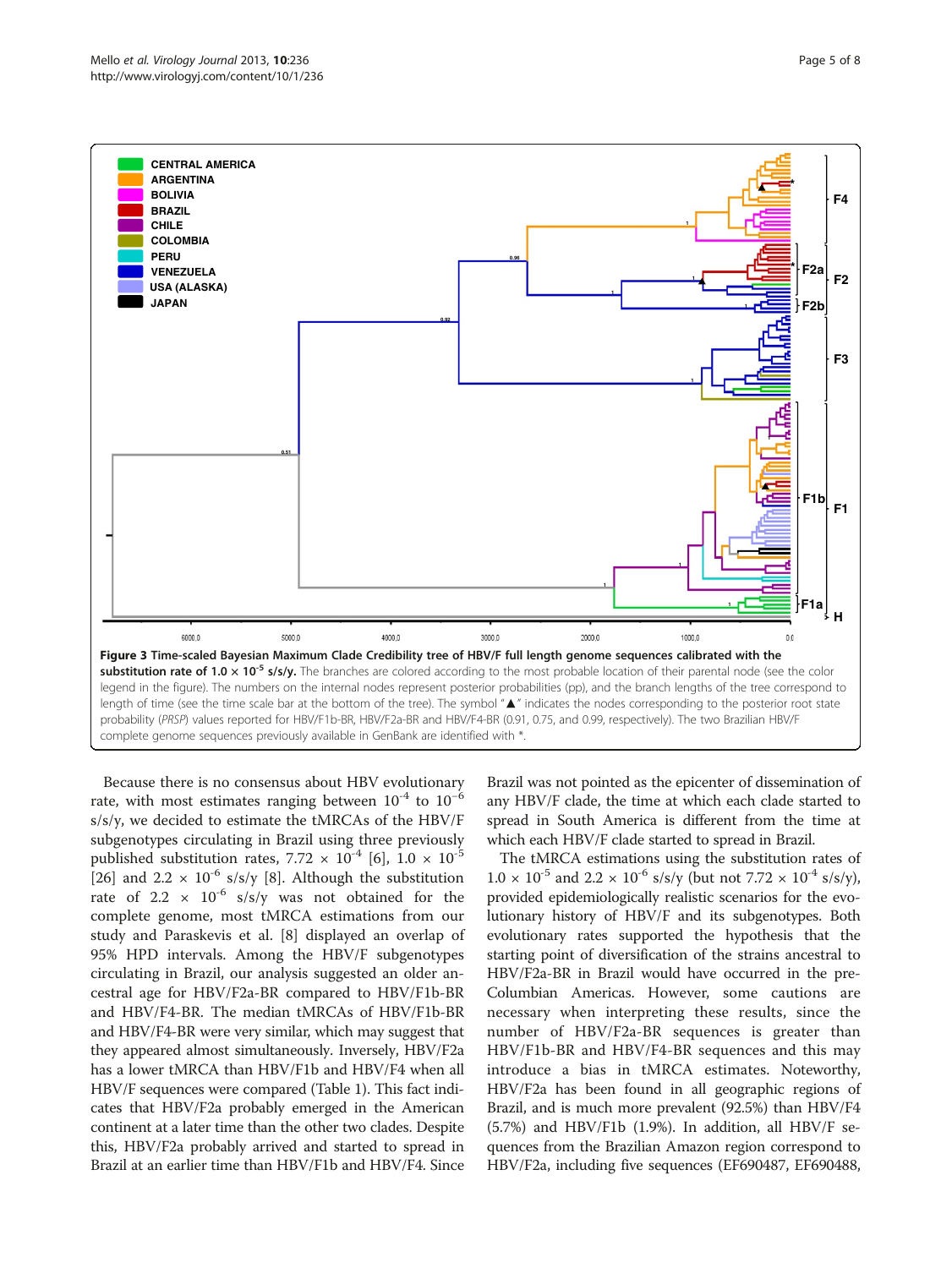EF690489, EF690490, and EF690491) from the native Amerindian Apurinã Tribe, thus corroborating the idea that HBV/F2a is the oldest HBV/F subgenotype in Brazil and may represent the original native HBV of the Brazilian population.

HBV/F subgenotypes have a distinct geographical distribution in the American continent. HBV/F1 has been further subdivided into two sub-clusters, HBV/F1a and HBV/F1b [[39,48\]](#page-7-0). HBV/F1a remained restricted to Central America, whereas HBV/F1b had a more complex distribution, being found mainly in South America (Argentina, Brazil, Chile, Peru, and Venezuela). Curiously, HBV/F1b is also found in the native populations of Alaska. In our analysis, the Alaskan sequences grouped far from the HBV/F1 root, suggesting a relatively recent migration. This notion is supported by a paper that also suggested a relatively recent introduction of this genotype in Alaska [[21](#page-6-0)]. Likewise, HBV/F2 separated into two sub-clusters, HBV/F2a and HBV/F2b [\[20](#page-6-0)]. HBV/F2b remained restricted to Venezuela, whereas HBV/F2a is found almost exclusively in Brazil and Venezuela, with the exception of one HBV/F2a sequence (GenBank accession number AY090455) isolated in Nicaragua. HBV/F3 is found in Central America, Colombia and Venezuela, while HBV/F4 in Argentina, Bolivia and Brazil. Our data suggest a plausible route of introduction of HBV/F subgenotypes in Brazil. The phylogeographic patterns indicated that Venezuela was the most probable origin for HBV/F2a that has subsequently spread countrywide, indicating a north-to-south net viral flow in Brazil. On the other hand, although the limited number of Brazilian HBV/F1b and HBV/F4 sequences, these strains appeared to have spread from the south to the north, being Argentina the most probable epicenter of introduction of these subgenotypes in Brazil.

# **Conclusions**

We herein employed the Bayesian coalescent and phylogeographic framework to investigate the evolutionary history of HBV/F and the complex factors underlying its origin in Brazil. Our study suggests a plausible route of introduction of HBV/F subgenotypes in Brazil and provides full-length genomic sequences of HBV/F isolates from different Brazilian geographic regions, which will increase the contribution of Brazilian isolates to further phylogenetic studies of HBV/F.

# Methods

### DNA extraction and molecular assays

HBV-DNA were extracted from a total of 29 HBeAg positive serum samples taken from different geographic regions of Brazil, previously characterized as having HBV/F strains. However, the amplification and sequencing of the complete genome were successfully performed in 12 samples: southeast (n=6), northeast (n=4), central west (n=1),

and north (n=1) (Additional file [1:](#page-6-0) Table S1). The Ethics Committee of Oswaldo Cruz Institute reviewed and approved the research protocol. All participating individuals gave written informed consent.

HBV DNA was extracted from 0.2 mL of serum using a High Pure Viral Nucleic Acid kit (Roche Diagnostics, Germany) according to the manufacturer's instructions. The full-length HBV genome was amplified as previously described [[49](#page-7-0)] and purified using the Wizard SV Gel and PCR Clean-Up System (Promega, WI, USA). HBV nucleotide sequences were determined using a BigDye Terminator kit (Applied Biosystems, CA, USA) and the previously described primers [\[50\]](#page-7-0). Sequencing reactions were analyzed on an ABI3730 automated sequencer (Applied Biosystems). The nucleotide sequences obtained during this study were deposited in the GenBank database under accession numbers KC494394-KC494405.

#### HBV/F S-gene sequence dataset from Brazil

All HBV/F S-gene sequences from Brazil available in GenBank by October 2012 (n=53) were selected for phylogenetic analysis. Reference sequences for HBV genotypes A-J were also included in the analysis. The phylogenetic relationships among the S-gene sequences were evaluated with the neighbor-joining method (1000 bootstrap replicates) using MEGA version 5.1 [[51\]](#page-7-0).

#### Bayesian phylogenetic and phylogeographic analyses

The 12 complete HBV/F genome sequences generated in this study were combined with 105 full-length HBV/F sequences from North, Central and South America and Japan (GenBank accession numbers available in Additional file [2](#page-6-0): Table S2). All selected sequences had country data available and were classified as non-recombinant. The sampling locations included Argentina (n=24), Bolivia (n=7), Brazil (n=2), Chile (n=21), Colombia (n=2), Japan (n=2), Peru  $(n=2)$ , USA  $(n=11)$  and Venezuela  $(n=26)$ . The sequences from Costa Rica (n=2), El Salvador (n=2), Nicaragua (n=2), and Panama (n=2) were grouped as representing Central America. A reference sequence from HBV/H was also included in the analysis.

The tMRCA and the spatial diffusion for the full-length sequences of HBV/F and its subgenotypes were jointly estimated using the Bayesian MCMC statistical framework implemented in the BEAST v1.7.4 package [\[52,53\]](#page-7-0). A matrix of geographic locations was constructed based on the sampling location for each sequence. A full model was used in which all possible reversible exchange rates between locations were equally likely (flat prior) [\[54](#page-7-0)]. Analyses were carried out with a Bayesian Skyline coalescent tree [[55\]](#page-7-0) under the model of nucleotide substitution  $TVM + \Gamma + I$ , which was selected as the best-fit model by the jModeltest program [[56\]](#page-7-0). We used a relaxed (uncorrelated Lognormal) molecular clock model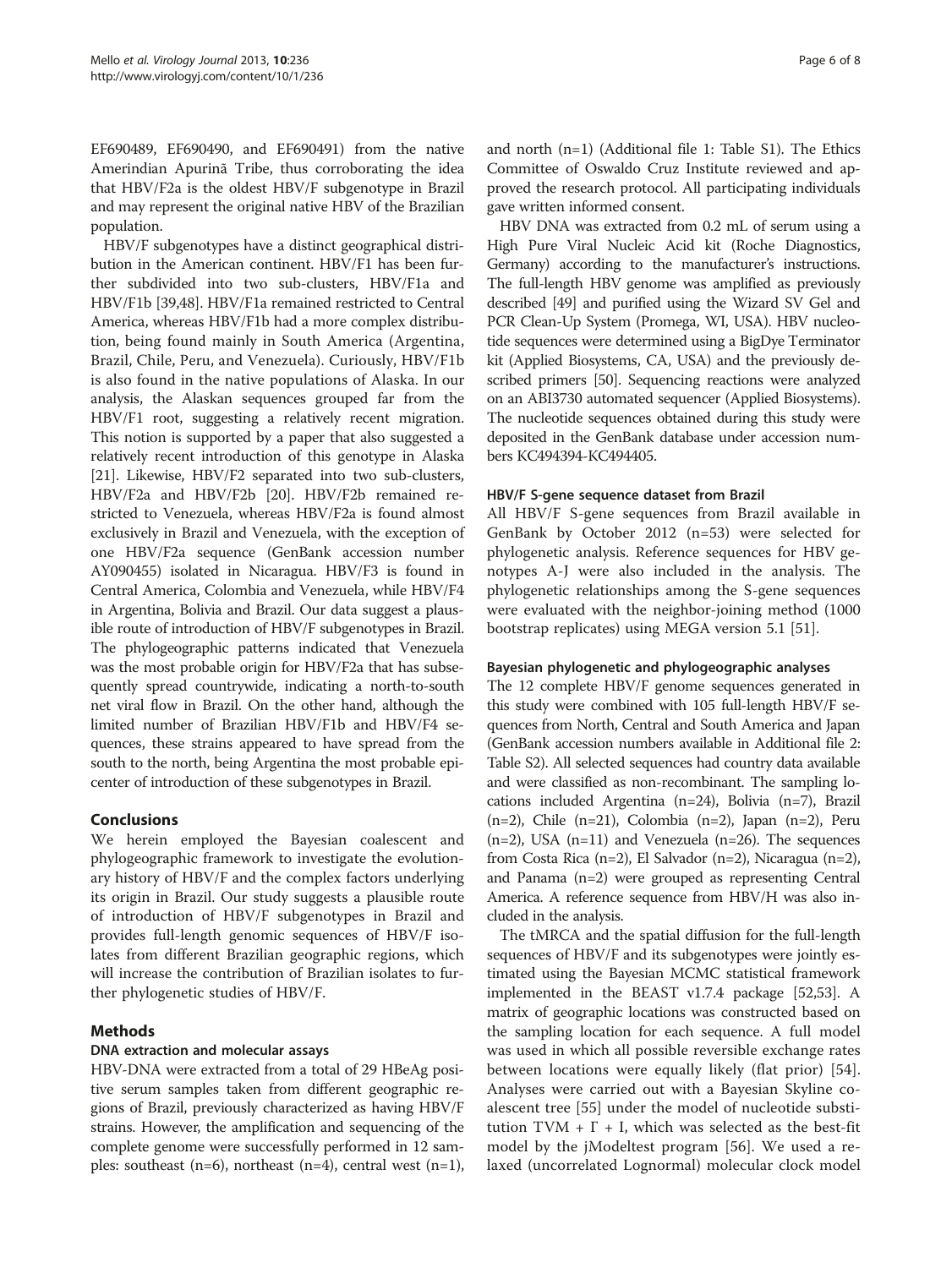<span id="page-6-0"></span>[[57\]](#page-7-0) that was chosen over a strict molecular clock by calculating the Bayes Factor from the posterior output of each model using TRACER v1.4 [\[58\]](#page-7-0). The time-scale of the Bayesian tree was calibrated using three previously published substitution rates,  $7.72 \times 10^{-4}$  [6],  $1.0 \times 10^{-5}$  [[26\]](#page-7-0) and  $2.2 \times 10^{-6}$  s/s/y [8]. MCMC analysis was run for  $5 \times 10^{7}$ generations to achieve the convergence of parameters, which was assessed after a 10% burn-in and calculation of the Effective Sample Size (ESS) using TRACER v1.4. All parameter estimates showed ESS values >200, and their uncertainty was reflected in the 95% Highest Posterior Density (HPD) intervals. The MCC tree was visualized using the FigTree v.1.3.1 program after the posterior tree distribution was summarized using the TreeAnnotator v.1.7.4 program.

# Additional files

[Additional file 1: Table S1.](http://www.biomedcentral.com/content/supplementary/1743-422X-10-236-S1.doc) Data of the sequences obtained in this study.

[Additional file 2: Table S2.](http://www.biomedcentral.com/content/supplementary/1743-422X-10-236-S2.doc) GenBank accession numbers of the 105 full-length HBV/F sequences used in the Bayesian phylogenetic and phylogeographic analyses.

#### Abbreviations

HBV: Hepatitis B virus; s/s/y: Substitutions per site per year; HDV: Hepatitis delta virus; MCMC: Markov chain Monte Carlo; tMRCA: Most recent common ancestor; MCC: Maximum clade credibility; PRSP: Posterior root state probability; HPD: Highest posterior density; pp: Posterior probabilities.

#### Competing interests

The authors declare no competing interests.

#### Authors' contributions

FCAM carried out the molecular biology experiments, constructed the HBV sequence dataset and helped to draft the manuscript. OCA conducted the sequence alignment. BVL participated in the sequencing process. ARMT, MTBM participated in the design of the study. SAG participated in the design of the study and helped to draft the manuscript. GB carried out the Bayesian phylogenetic and phylogeographic analyses and helped to draft the manuscript. NMA conceived the study, participated in its design and coordination, and drafted the manuscript. All authors read and approved the final manuscript.

#### Acknowledgements

We gratefully thank Dr. Alan Kay for his valuable comments and the Genomic Platform-DNA Sequencing PDTIS/FIOCRUZ for performing the DNA sequencing.

#### Author details

<sup>1</sup> Laboratory of Molecular Virology, Oswaldo Cruz Institute, FIOCRUZ, Rio de Janeiro, RJ, Brazil. <sup>2</sup>Department of Biochemistry and Pharmacy, Federal University of Mato Grosso do Sul, Campo Grande, MS, Brazil. <sup>3</sup>Laboratory of AIDS and Molecular Immunology, Oswaldo Cruz Institute, FIOCRUZ, Rio de Janeiro, RJ, Brazil.

#### Received: 14 May 2013 Accepted: 11 July 2013 Published: 16 July 2013

#### References

- Hepatitis B. World Health Organization Fact Sheet N°204. [\[http://www.who.](http://www.who.int/mediacentre/factsheets/fs204/en/index.html) [int/mediacentre/factsheets/fs204/en/index.html\]](http://www.who.int/mediacentre/factsheets/fs204/en/index.html)
- Ganem D, Schneider R: Hepadnaviridae: the viruses and their replication. In fields virology. 4th edition. Edited by Knipe D, Howley P, Griffin D, Lamb R, Martin M, Roizman B, Strauss S, Philadelphia P. Philadelphia: Pa: Lippincott Williams & Wilkins; 2001:2923–2969.
- 3. Hannoun C, Horal P, Lindh M: Long-term mutation rates in the hepatitis B virus genome. J Gen Virol 2000, 81:75-83.
- 4. Osiowy C, Giles E, Tanaka Y, Mizokami M, Minuk GY: Molecular evolution of hepatitis B virus over 25 years. J Virol 2006, 80:10307–10314.
- 5. Wang HY, Chien MH, Huang HP, Chang HC, Wu CC, Chen PJ, Chang MH, Chen DS: Distinct hepatitis B virus dynamics in the immunotolerant and early immunoclearance phases. J Virol 2010, 84:3454-3463.
- 6. Zhou Y, Holmes EC: Bayesian estimates of the evolutionary rate and age of hepatitis B virus. J Mol Evol 2007, 65:197–205.
- 7. Cloherty GA, Rhoads J, Young TP, Parkin NT, Holzmayer V, Yuen L, Mullen C: Sequence conservation of the region targeted by the abbott RealTime HBV viral load assay in clinical specimens. J Clin Microbiol 2013, 51(4):1260–1262.
- 8. Paraskevis D, Magiorkinis G, Magiorkinis E, Ho SY, Belshaw R, Allain JP, Hatzakis A: Dating the origin and dispersal of hepatitis B virus infection in humans and primates. Hepatology 2013, 57:908–916.
- 9. Arauz-Ruiz P, Norder H, Robertson BH, Magnius LO: Genotype H: a new Amerindian genotype of hepatitis B virus revealed in Central America. J Gen Virol 2002, 83:2059–2073.
- 10. Norder H, Courouce AM, Coursaget P, Echevarria JM, Lee SD, Mushahwar IK, Robertson BH, Locarnini S, Magnius LO: Genetic diversity of hepatitis B virus strains derived worldwide: genotypes, subgenotypes, and HBsAg subtypes. Intervirology 2004, 47:289–309.
- 11. Stuyver L, De Gendt S, Van Geyt C, Zoulim F, Fried M, Schinazi RF, Rossau R: A new genotype of hepatitis B virus: complete genome and phylogenetic relatedness. J Gen Virol 2000, 81:67–74.
- 12. Olinger CM, Jutavijittum P, Hubschen JM, Yousukh A, Samountry B, Thammavong T, Toriyama K, Muller CP: Possible new hepatitis B virus genotype, southeast Asia. Emerg Infect Dis 2008, 14:1777–1780.
- 13. Tatematsu K, Tanaka Y, Kurbanov F, Sugauchi F, Mano S, Maeshiro T, Nakayoshi T, Wakuta M, Miyakawa Y, Mizokami M: A genetic variant of hepatitis B virus divergent from known human and ape genotypes isolated from a Japanese patient and provisionally assigned to new genotype J. J Virol 2009, 83:10538–10547.
- 14. Tran TT, Trinh TN, Abe K: New complex recombinant genotype of hepatitis B virus identified in Vietnam. J Virol 2008, 82:5657–5663.
- 15. Araujo NM, Waizbort R, Kay A: Hepatitis B virus infection from an evolutionary point of view: how viral, host, and environmental factors shape genotypes and subgenotypes. Infect Genet Evol 2011, 11:1199–1207.
- 16. Kramvis A, Kew M, Francois G: Hepatitis B virus genotypes. Vaccine 2005, 23:2409–2423.
- 17. Kay A, Zoulim F: Hepatitis B virus genetic variability and evolution. Virus Res 2007, 127:164–176.
- 18. Bollyky PL, Holmes EC: Reconstructing the complex evolutionary history of hepatitis B virus. J Mol Evol 1999, 49:130–141.
- 19. Blitz L, Pujol FH, Swenson PD, Porto L, Atencio R, Araujo M, Costa L, Monsalve DC, Torres JR, Fields HA, et al: Antigenic diversity of hepatitis B virus strains of genotype F in Amerindians and other population groups from Venezuela. J Clin Microbiol 1998, 36:648-651.
- 20. Devesa M, Loureiro CL, Rivas Y, Monsalve F, Cardona N, Duarte MC, Poblete F, Gutierrez MF, Botto C, Pujol FH: Subgenotype diversity of hepatitis B virus American genotype F in Amerindians from Venezuela and the general population of Colombia. J Med Virol 2008, 80:20–26.
- 21. Kowalec K, Minuk GY, Borresen ML, Koch A, McMahon BJ, Simons B, Osiowy C: Genetic diversity of hepatitis B virus genotypes B6, D and F among circumpolar indigenous individuals. J Viral Hepat 2013, 20:122–130.
- 22. Livingston SE, Simonetti JP, McMahon BJ, Bulkow LR, Hurlburt KJ, Homan CE, Snowball MM, Cagle HH, Williams JL, Chulanov VP: Hepatitis B virus genotypes in Alaska Native people with hepatocellular carcinoma: preponderance of genotype F. J Infect Dis 2007, 195:5–11.
- 23. Mello FC, Souto FJ, Nabuco LC, Villela-Nogueira CA, Coelho HS, Franz HC, Saraiva JC, Virgolino HA, Motta-Castro AR, Melo MM, et al: Hepatitis B virus genotypes circulating in Brazil: molecular characterization of genotype F isolates. BMC Microbiol 2007, 7:103.
- 24. Nakano T, Lu L, Hu X, Mizokami M, Orito E, Shapiro C, Hadler S, Robertson B: Characterization of hepatitis B virus genotypes among Yucpa Indians in Venezuela. J Gen Virol 2001, 82:359–365.
- 25. von Meltzer M, Vasquez S, Sun J, Wendt UC, May A, Gerlich WH, Radtke M, Schaefer S: A new clade of hepatitis B virus subgenotype F1 from Peru with unusual properties. Virus Genes 2008, 37:225–230.